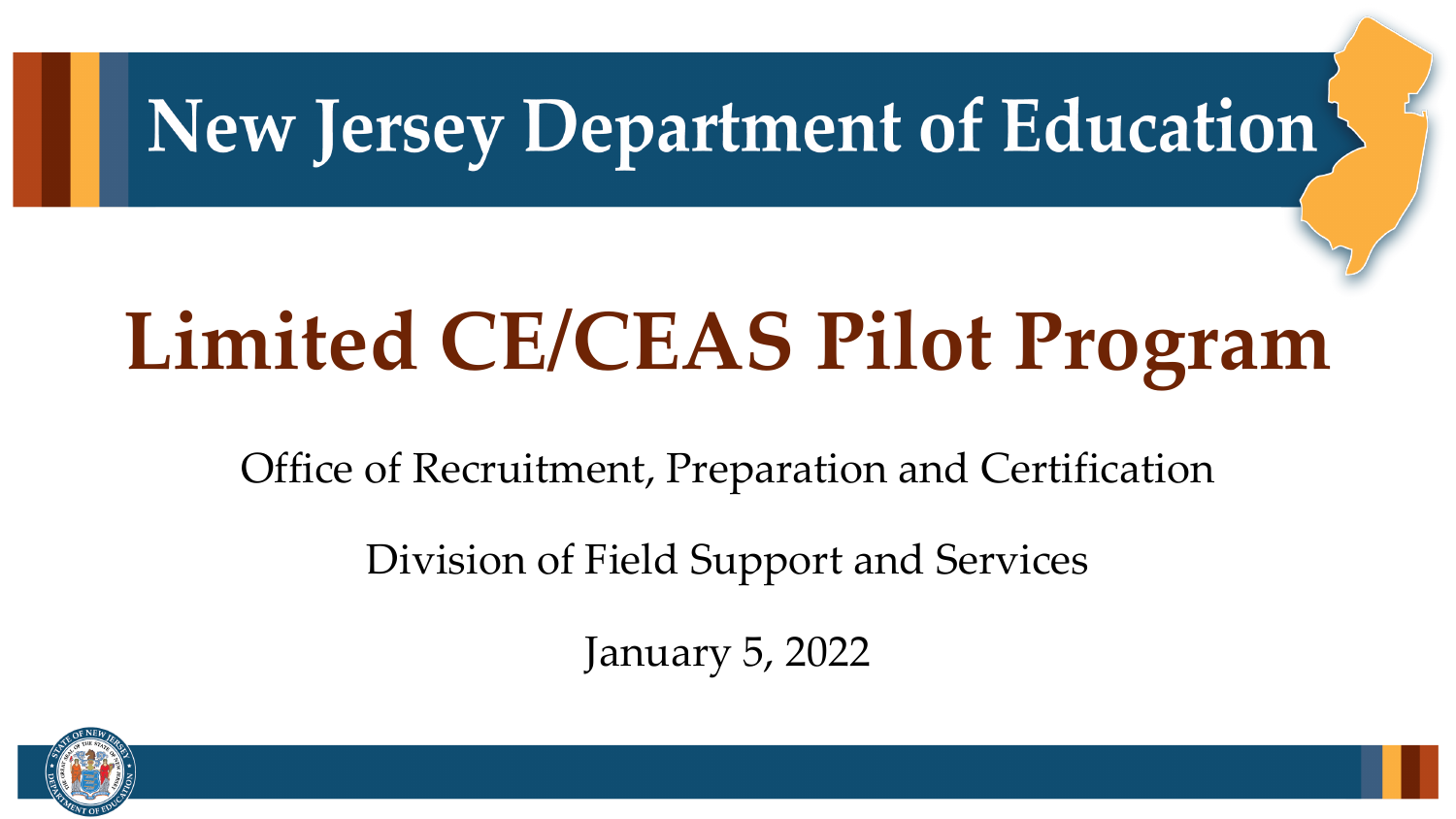## **P.L. 2021, c.224 Overview**

P.L. 2021, c. 224 requires the NJDOE to establish a five-year pilot program for individuals to obtain a limited certificate of eligibility (CE) and limited certificate of eligibility with advanced standing (CEAS) in an instructional area, provided they meet the criteria established in the law.

These limited certificates may only be utilized in certain districts approved by the Commissioner to participate.

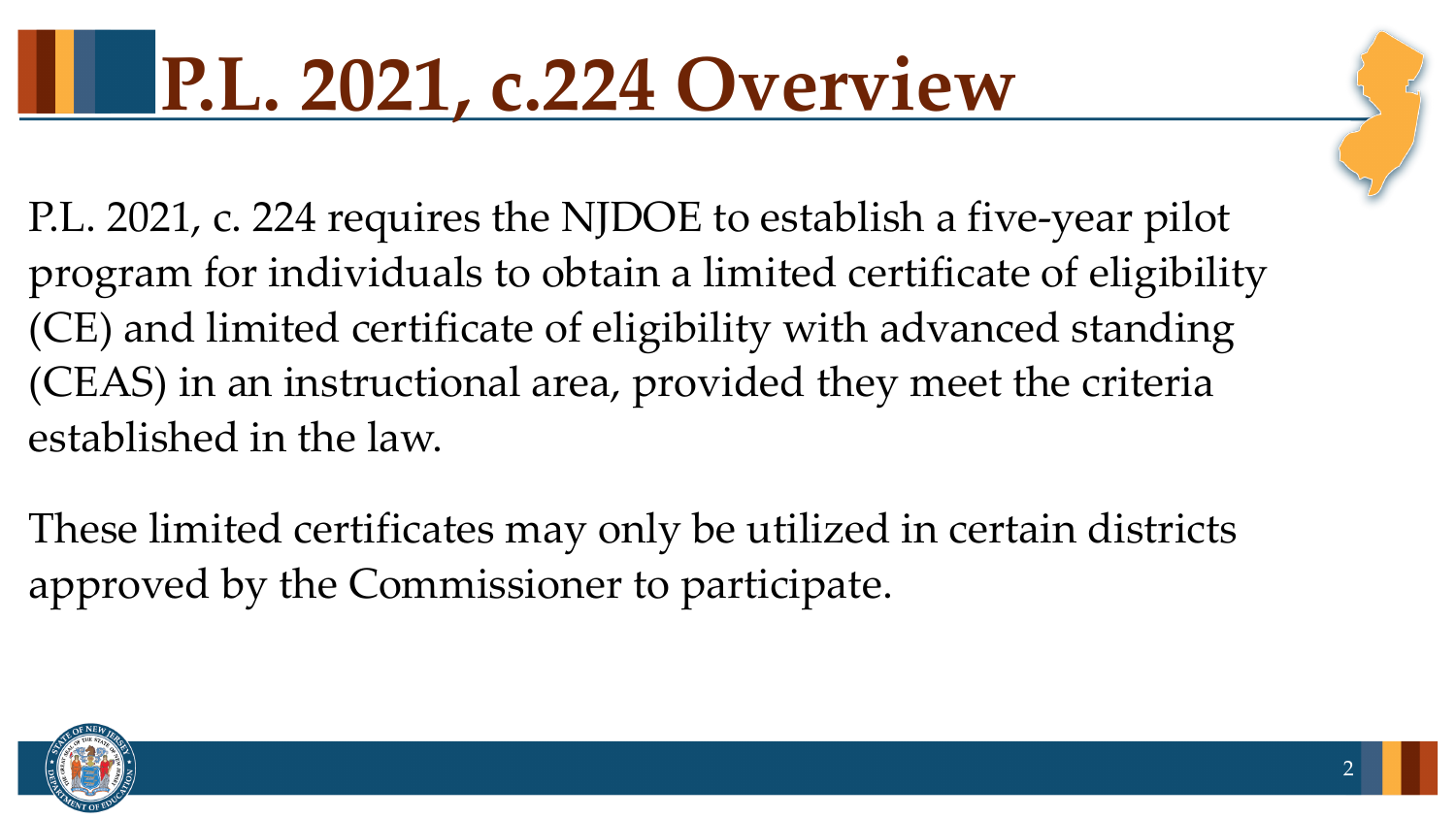- "Limited certificate of eligibility (CE)" means an instructional certificate issued by the State Board of Examiners to candidates who meet the criteria established pursuant to this law.
- "Limited certificate of eligibility with advanced standing (CEAS)" means an instructional certificate issued by the State Board of Examiners to candidates who meet the criteria established pursuant to this law and complete a State-approved college professional educator preparation program.

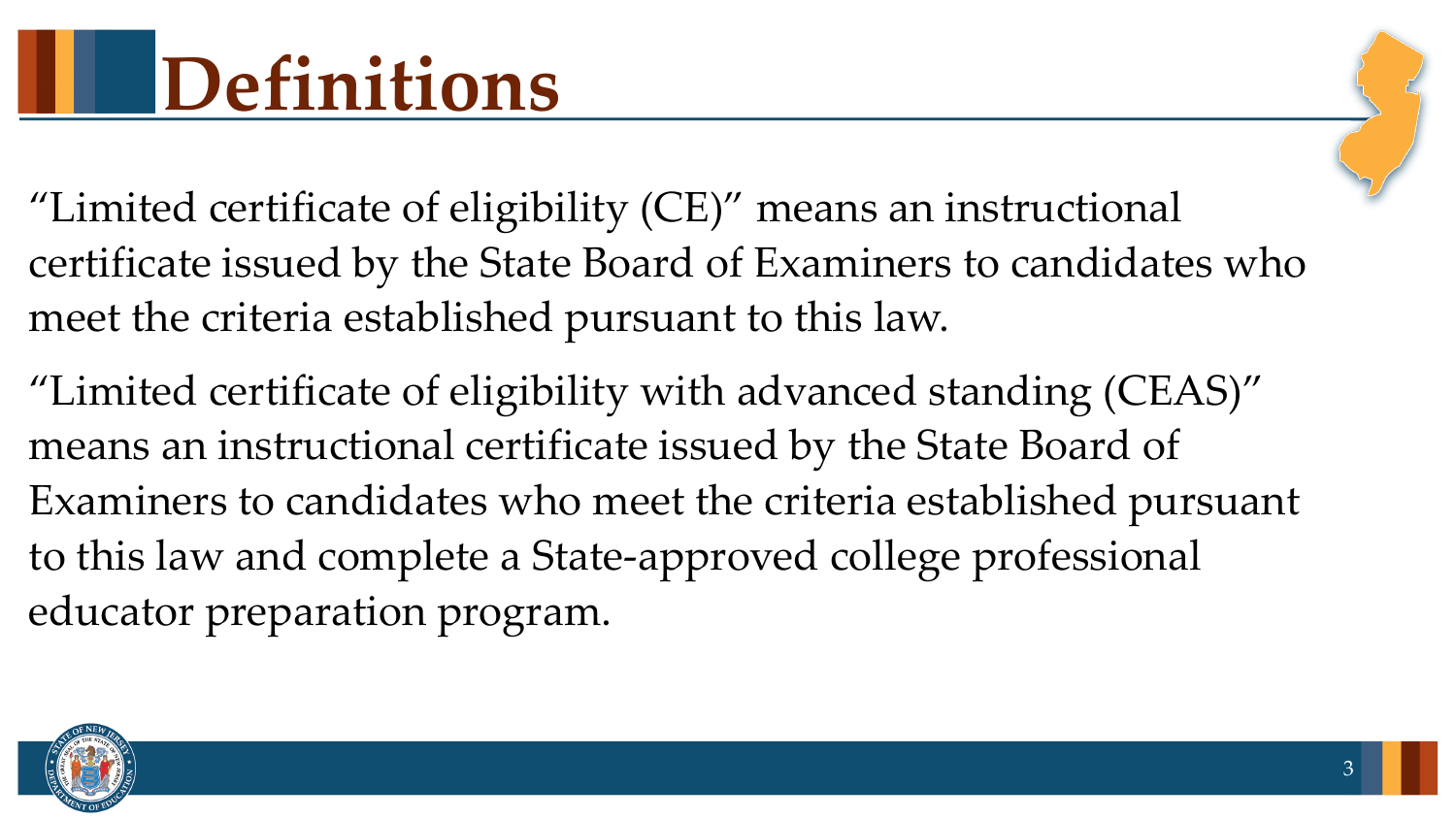# **Existing Certification Requirements**

- Bachelor's degree
- Content coursework (typically 30 credits)
- Educator preparation program (for CEAS)
- 3.0 grade point average (GPA)
- Content knowledge assessment
- Basic skills assessment
- Performance assessment

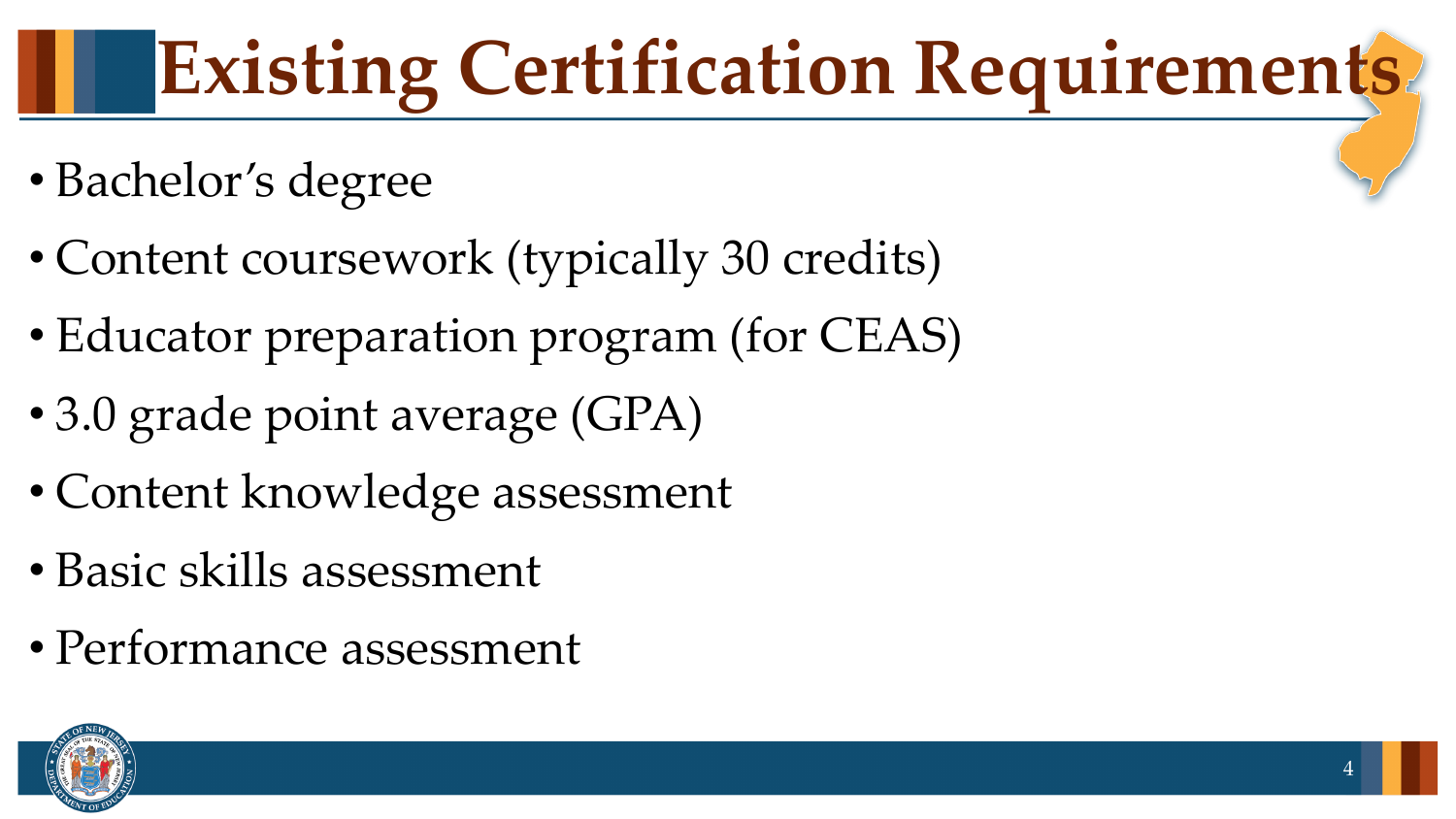**Limited CE** Limited CE applicants must meet all certification requirements, except **one** of the following:

- $\bullet$  GPA;
- Content coursework;
- Basic skills assessment; **or**
- Content knowledge assessment.

The limited CE is only valid for employment in a school district, charter school, or renaissance school approved to participate in this pilot program.

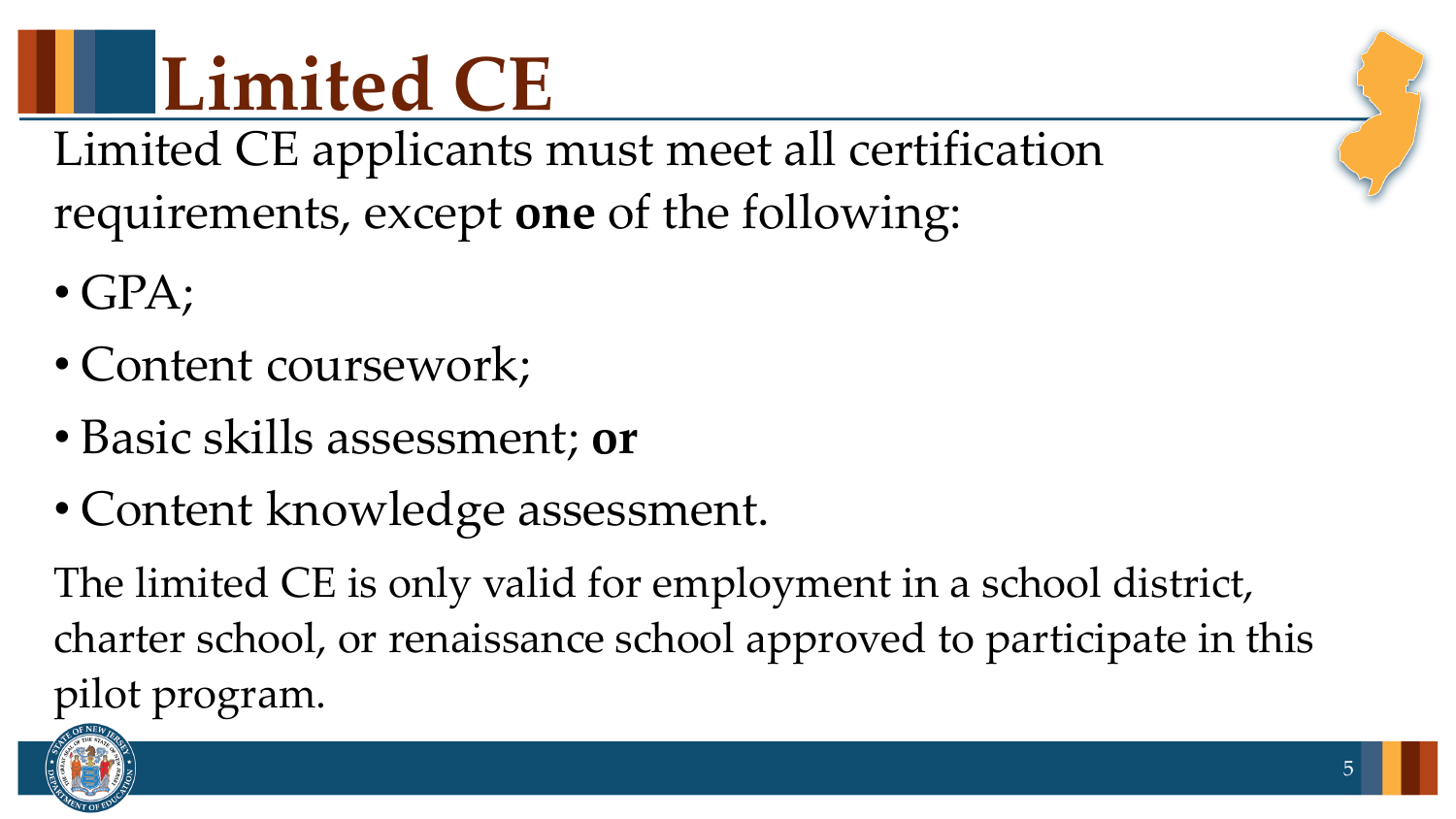

Limited CEAS applicants must meet all certification requirements, except **one** of the following:

- GPA; **or**
- Content knowledge assessment.

The limited CEAS is only valid for employment in a school district, charter school, or renaissance school approved to participate in this pilot program.

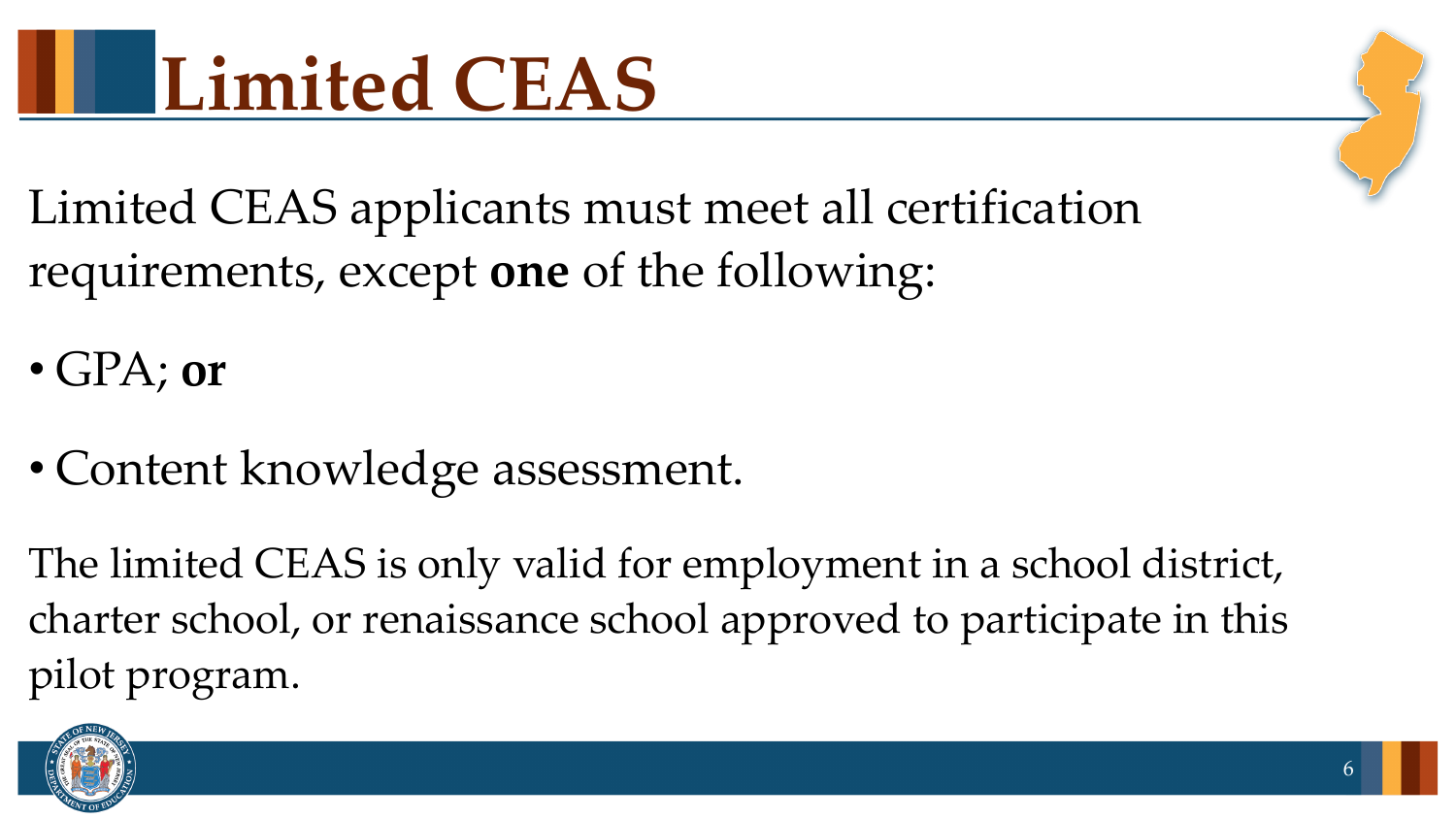# **School District Approval**

- A school district, charter school, or renaissance school seeking approval from the Commissioner to hire teachers under this pilot program must demonstrate the capability to support new teachers and at least one of the following:
- A demographic disparity between the district's or school's student population and teachers;
- A shortage of bilingual education teachers; **or**
- A critical need to fill teacher vacancies or a hardship caused by teacher vacancies.

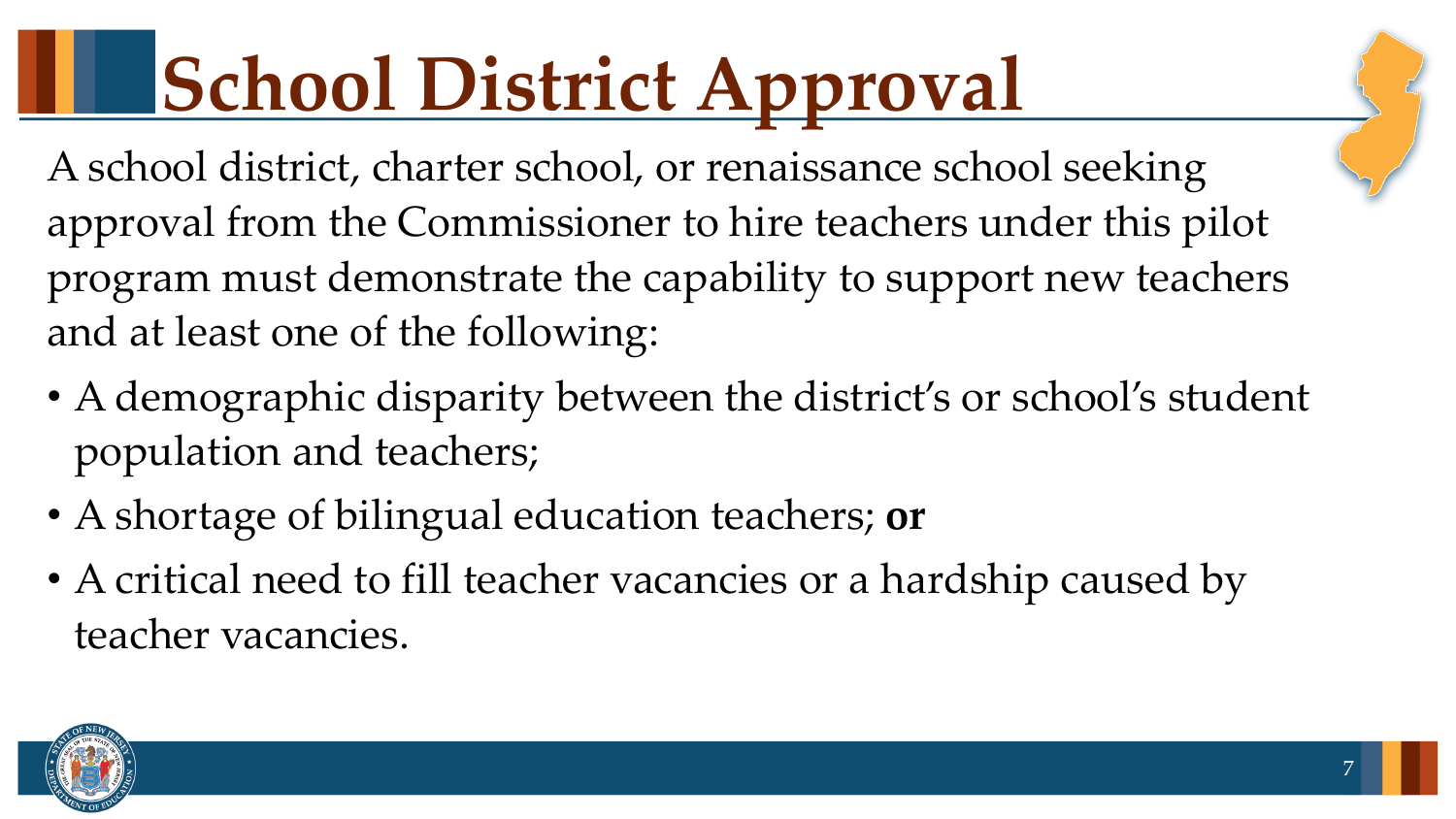**School District Responsibility** Under this pilot program, approved school districts must:

- Hire no more than 10% of its total teachers through this pilot program;
- Offer mentoring and induction to efficiently support new/novice teachers;
- Evaluate new teachers;
- Recommend new teachers for provisional certificates; **and**
- Submit annual reports to the Commissioner evaluating the impact of teachers hired under this pilot program.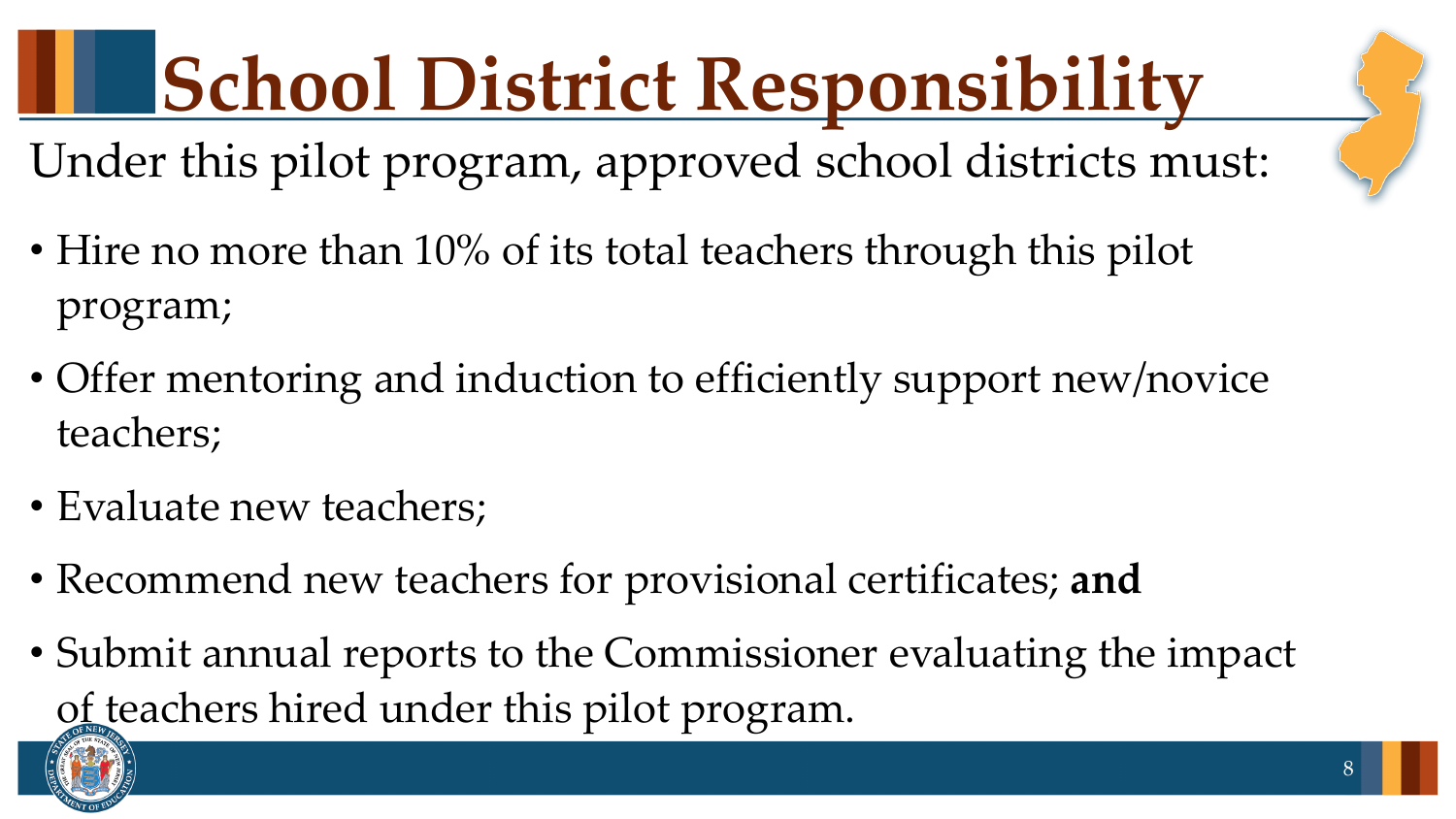**School District Annual Reporting**<br>The annual report submitted to the Commissioner must contain the following information:

- The number of teachers hired under a limited CE or CEAS;
- The subject areas and courses in which the individuals teach;
- Impact on the district's or school's demographic disparity between its student population and the effect on filling teacher vacancies;
- Student achievement data for students taught by the teachers who were issued the limited certificates, as determined by the Commissioner; and
- Any other information the Commissioner deems necessary.

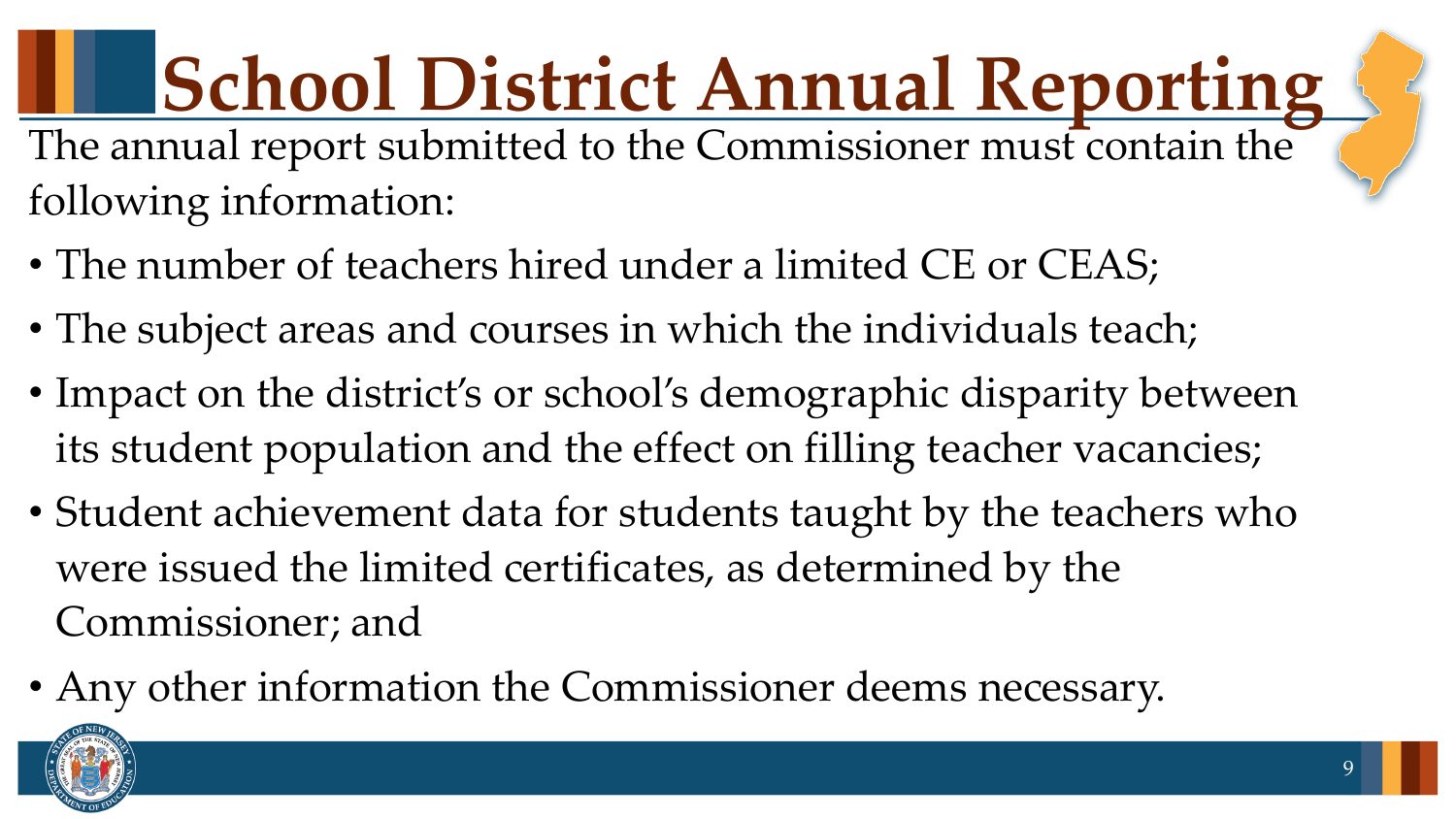# **Additional Safeguards**

The limited certificates provide an on ramp to the profession, removing a single barrier that may be preventing otherwise qualified potential teachers from earning certification. However, safeguards exist to assure teacher quality.

- Educator preparation programs
- Same tiered certification structure (initial, provisional, standard) as traditional CE/CEAS holders.
	- Limited CE and CEAS holders will be subject to the same mentoring, supervision, evaluation, and other requirements as traditional CE/CEAS holders under their provisional certificate.
- Performance assessment
- District vetting and hiring process
- Existing district supports: mentoring, induction, evaluation and professional learning